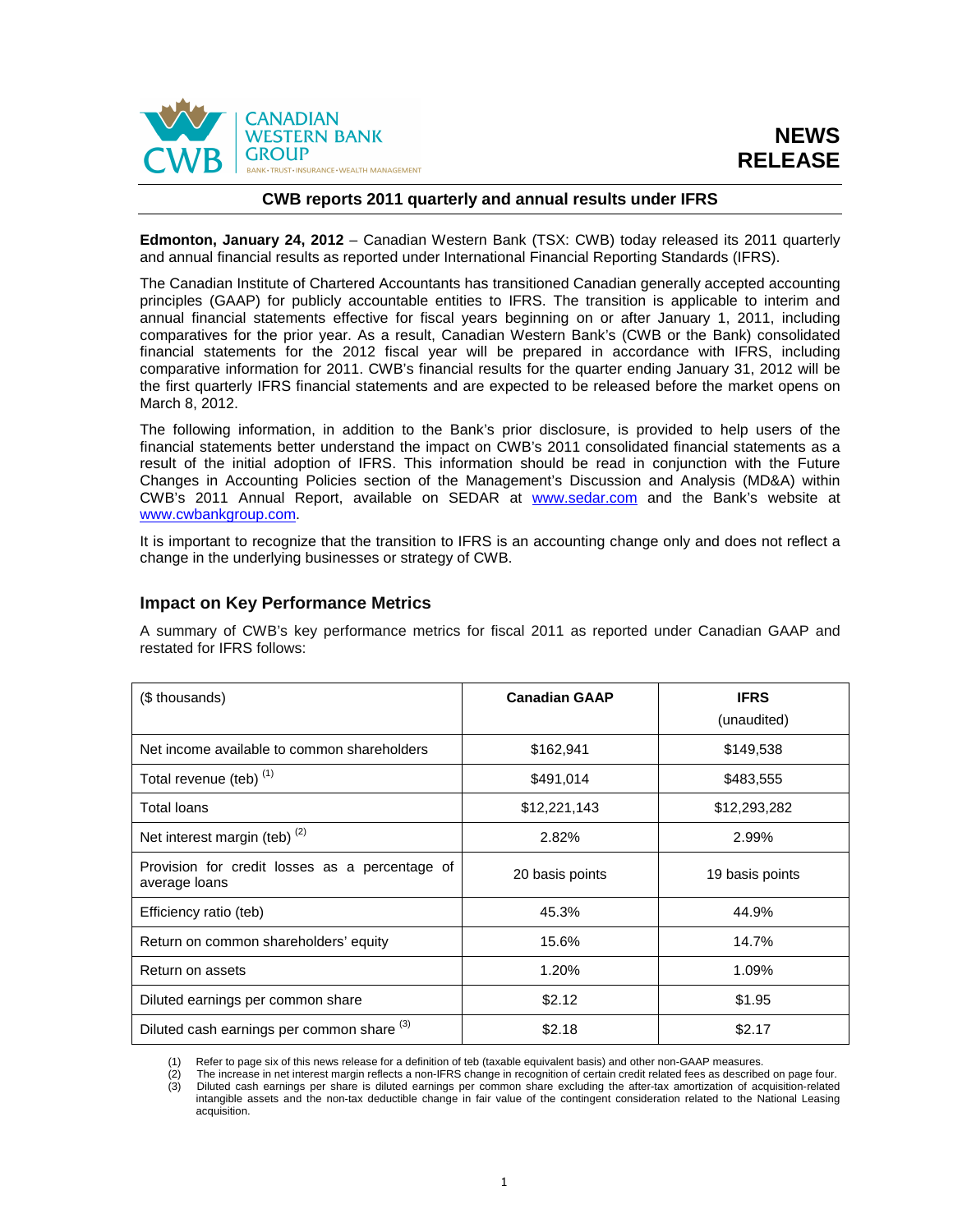As described in the 2011 annual MD&A, the most significant changes relate to:

- The fair value restatement of the contingent consideration related to the Bank's 2010 acquisition of National Leasing Group Inc. (National Leasing). This change, as described in more detail in the Significant Accounting Policy Differences section of this news release, reduces net income and total revenues (teb) and increases the effective income tax rate as the charge is non-tax deductible.
- The recognition of securitized leases as loans on the IFRS balance sheet with a corresponding increase in debt that reflects the funding obligation.
- An increase in net interest margin (teb) primarily reflecting a change in recognition of certain credit related fees.
- A change in the methodology for calculating the efficiency ratio (teb) previously calculated as noninterest expenses divided by total revenues (teb). The efficiency ratio calculation under IFRS will exclude from total revenues (teb) the change in fair value impact of the contingent consideration related to the acquisition of National Leasing.

## **IFRS Earnings Adjustments**

A summary of the changes in 2011 net income available to common shareholders as a result of the adoption of IFRS follows:

| (\$ thousands, unaudited)                                             | Q1 2011  | Q2 2011  | Q3 2011  | Q4 2011  | Fiscal 2011 |
|-----------------------------------------------------------------------|----------|----------|----------|----------|-------------|
| Net income available to<br>common shareholders under<br>Canadian GAAP | \$40,150 | \$40,638 | \$40,909 | \$41,244 | \$162,941   |
| IFRS adjustments:                                                     |          |          |          |          |             |
| Business combinations<br>(National Leasing)                           | (2,516)  | (3,742)  | (2,508)  | (3,539)  | (12, 305)   |
| Derecognition of securitized<br>leases                                | 218      | 45       | 423      | 423      | 1,109       |
| Available-for-sale securities<br>impairment                           |          | ۰        |          | (2, 207) | (2, 207)    |
| Net income available to<br>common shareholders under<br><b>IFRS</b>   | \$37,852 | \$36,941 | \$38,824 | \$35,921 | \$149,538   |

## **Significant Accounting Policy Differences**

Significant accounting policy differences for the Bank on initial transition to IFRS and any elections made are described below with all differences relating to the Banking and Trust operating segment.

**(1) Business Combinations –** Under IFRS, contingent consideration related to a business combination is accounted for as a financial liability and fair valued at the time of the acquisition. An adjustment of the liability to current fair value is recorded through net income every period thereafter until settlement. Under Canadian GAAP, when the amount of contingent consideration cannot be reasonably estimated or the outcome of the contingency cannot be determined without reasonable doubt, the liability is not recognized until the contingency is resolved and consideration is issued or becomes issuable; at such time, the consideration is recorded as an adjustment of goodwill.

The Bank has applied IFRS  $3$  – Business Combinations retrospectively to the National Leasing acquisition (described in Note 34 to the 2011 annual consolidated financial statements on page 119 of the 2011 Annual Report). Under IFRS 1: First Time Adoption of IFRS, the associated contingent consideration was fair valued at the acquisition date of February 1, 2010.

The retrospective restatement increased IFRS goodwill recorded on the consolidated balance sheet at November 1, 2010 by \$8 million. The revaluation of the contingent consideration since acquisition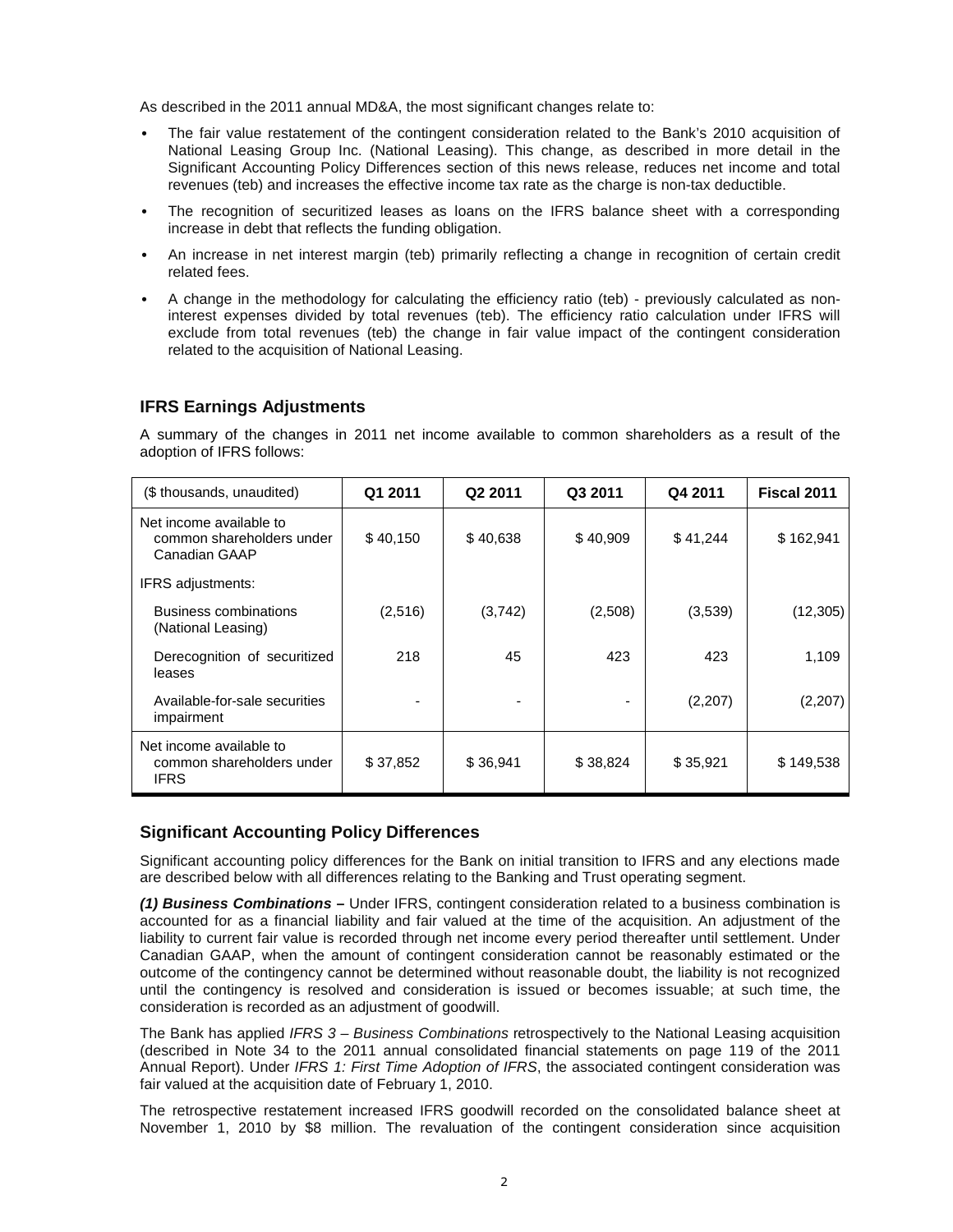decreased retained earnings at November 1, 2010 by \$10 million. The net effect of revaluing the obligation in fiscal 2011 resulted in a \$12 million reduction in net income.

The change in fair value of the contingent consideration reflects the Bank's best estimate of when the contingent consideration will be settled, in accordance with the terms of the purchase agreement and estimates of National Leasing's future earnings. Increases in the estimated fair value of the contingent consideration result in a non-tax deductible charge to quarterly earnings based on forecasted earnings growth attributable to National Leasing, changes in management's estimates of the expected settlement of the contingent consideration and a notional interest charge. Future charges to quarterly earnings attributable to the fair value estimate of the contingent consideration are expected to be lower compared to amounts reported in 2011, as 2011 charges included a larger adjustment to forecasted net income than is expected going forward.

**(2) Derecognition of Securitized Financial Assets** – National Leasing's securitized leases are reported as loans on the IFRS balance sheet and resulted in an increase in both loans and debt. The corresponding impact on net income in fiscal 2011 was insignificant. The IFRS transition resulted in the following increase in total loans at the respective balance sheet dates:

| (\$ millions, unaudited) | Increase in total loans |
|--------------------------|-------------------------|
| November 1, 2010         | \$196                   |
| January 31, 2011         | 167                     |
| April 30, 2011           | 140                     |
| July 31, 2011            | 114                     |
| October 31, 2011         | 90                      |

The earnings effect of securitization as reported under IFRS resulted in a \$2 million decrease in retained earnings as at November 1, 2010. The change reflects the elimination of cumulative securitization gains and losses realized under Canadian GAAP, less recognition of interest income and expense under IFRS. The net effect on 2011 consolidated net income was an increase of \$1 million.

The future earnings impact from securitization transactions completed prior to October 31, 2011 is expected to be insignificant. Leases securitized in the future will remain on the consolidated balance sheet reported as loans.

**(3) Consolidation** – Under IFRS, a variable interest entity (VIE) is consolidated if it is deemed to be controlled by the reporting entity, as determined under specific criteria. Canadian Western Bank Capital Trust is consolidated under IFRS, which resulted in a \$105 million decrease in deposits and the presentation of the CWB Capital Trust Capital Securities Series 1 (WesTS) as equity attributed to noncontrolling interests. Distributions on the WesTS that were effectively reported as deposit interest expense are now presented as an equity dividend within IFRS "net income attributable to non-controlling interests." For more information about this special purpose entity, refer to Note 15 to the consolidated financial statements beginning on page 100 of the 2011 Annual Report.

The net effect on 2011 consolidated "net income" effectively resulted in an increase of \$7 million as the deposit interest expense under Canadian GAAP is treated as an equity dividend payment under IFRS. "Net income attributable to shareholders of the Bank" is reported net of the non-controlling interest and remains unchanged for 2011.

**(4) Impairment of Available-for-Sale Securities** – Under both Canadian GAAP and IFRS, available-forsale securities are reported on the balance sheet at fair value with changes in fair value generally reported in other comprehensive income. An unrealized loss is recognized in net income when a security is considered impaired; a subsequent recovery in the value of an equity security is not reversed through net income until the security is either sold or redeemed. Under Canadian GAAP, a significant or prolonged decline in the fair value of an investment below its cost is assessed in the context of whether it is considered an "other than temporary impairment" (OTTI). Under IFRS, the concept of OTTI does not exist and either a significant or prolonged decline in fair value is considered objective evidence of impairment. The differences between Canadian GAAP and IFRS will generally result in earlier recognition of impairment losses through net income under IFRS.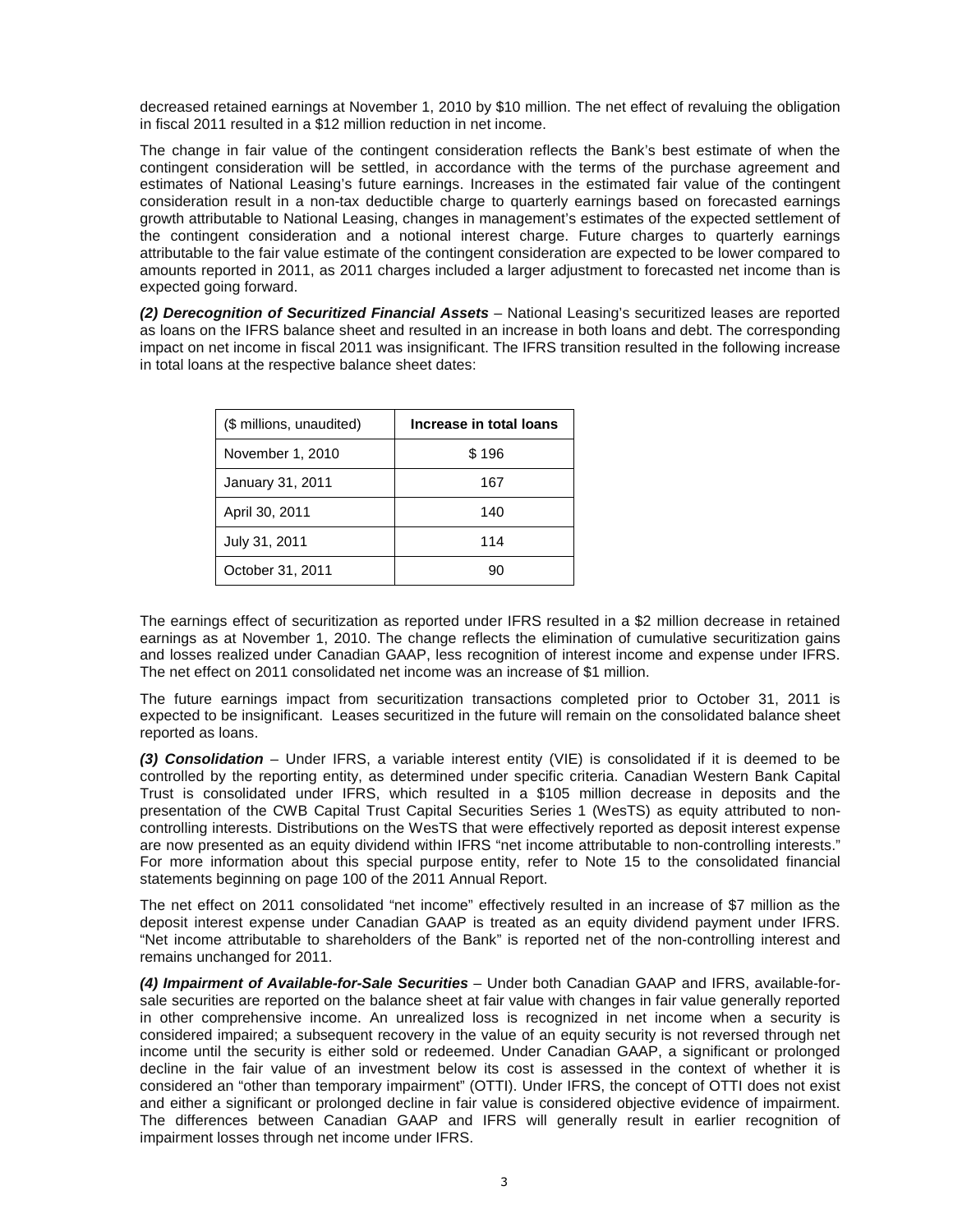The impact of the transition results in no change in shareholders' equity and a \$2 million reduction in 2011 net income. The impact of the IFRS definition of significant or prolonged impairment on the Bank's future earnings is not determinable as it depends on the future interest rate environment, market conditions, investment strategies and the Bank's asset/liability position.

**(5) Other Reclassifications** – Certain other financial statement reclassifications have been made on the transition to IFRS. An example includes the presentation of the non-controlling interest in Adroit Investment Management Ltd. which has been reclassified from other liabilities under Canadian GAAP to noncontrolling interests (presented in equity) under IFRS.

In addition to the IFRS transition adjustments previously described, the recognition of certain credit related fees was also amended. Certain credit related fees, previously recognized in other income, are now considered part of the loan yield and amortized to net interest income over the expected life of the loan. Because total loans are reported net of deferred loan fees, this change resulted in a decrease in total loans of \$18 million at both November 1, 2010 and October 31, 2011, and a reduction in retained earnings of \$13 million at November 1, 2010. While the change had no impact on 2011 net income, approximately \$15 million was reclassified from other income to net interest income resulting in a 17 basis point increase in the fiscal 2011 IFRS net interest margin (teb) compared to Canadian GAAP. The impact on the income statement in future periods is expected to be relatively consistent with 2011.

Detailed 2011 financial results reconciled from Canadian GAAP to IFRS are included in the following appendices:

- **Appendix A** Consolidated balance sheet (condensed) as at November 1, 2010.
- **Appendix B** Consolidated income statements (condensed) for the three months ended:
	- -January 31, 2011,
	- -April 30, 2011,
	- -July 31, 2011, and
	- -October 31, 2011.

 **Appendix C** – Consolidated balance sheet as at October 31, 2011 and consolidated income statement for the year ended October 31, 2011 (condensed).

CWB's October 31, 2011 supplemental financial information package prepared under IFRS is available on the Bank's website at www.cwbankgroup.com. The unaudited financial statements for the quarter ending January 31, 2012 will include a complete summary of all significant IFRS accounting policies.

## **Expected Regulatory Capital Implications**

As at October 31, 2011, the pro forma Basel II Tier 1 and total regulatory capital ratios were estimated to decline 40 basis points under IFRS to 10.7% and 15.0%, respectively. After considering IFRS transition adjustments, these ratios remain well above both regulatory minimums and target capital thresholds determined through the Bank's Internal Capital Adequacy Assessment Process (ICAAP).

Under IFRS, leases securitized and sold by National Leasing are accounted for as secured borrowings. Recognition of securitized assets on the consolidated balance sheet increases the regulatory asset-tocapital multiple. As at October 31, 2011, the pro-forma asset-to-capital multiple, including IFRS transition adjustments, was estimated to increase to 8.1, from 7.9, and remains well within the regulatory limit.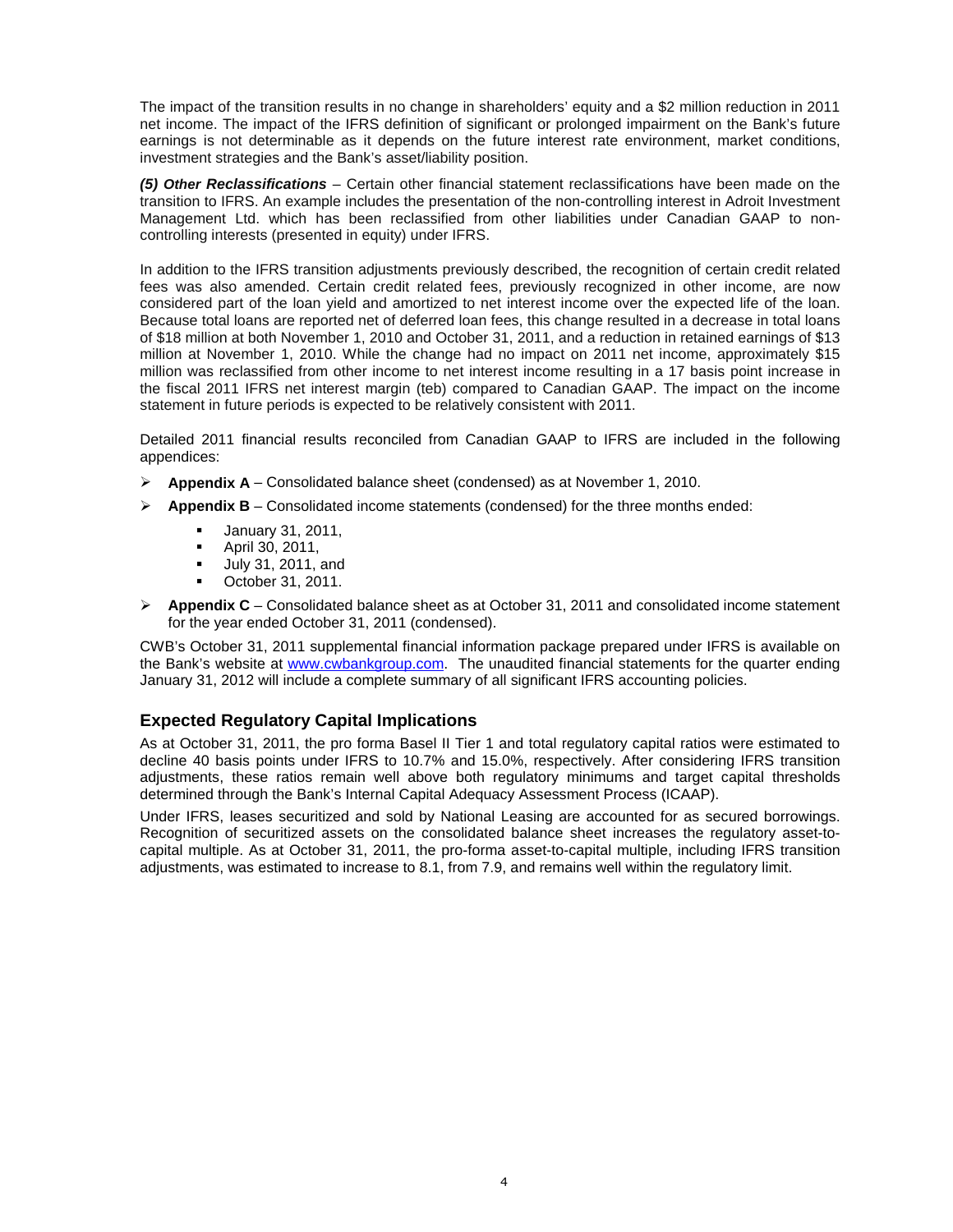## **Fiscal 2012 Minimum Performance Targets**

The Bank's minimum performance targets established for fiscal 2012 as presented in the 2011 Annual Report were calculated under Canadian GAAP. With the restatement of 2011 results from Canadian GAAP to IFRS, the 2012 performance targets have been adjusted to reflect the IFRS transition on the underlying financial data. Management's assumptions regarding the business outlook for 2012 remain consistent with the discussion in the 2011 Annual Report.

|                                                              | 2012 Minimum<br><b>Performance Targets</b><br>- Canadian GAAP | 2012 Minimum<br><b>Performance Targets</b><br>$-IFRS$ |
|--------------------------------------------------------------|---------------------------------------------------------------|-------------------------------------------------------|
| Net income available to common shareholders growth (1)       | 6%                                                            | 10%                                                   |
| Total revenues (teb) growth                                  | 6%                                                            | 7%                                                    |
| Total loan growth                                            | 10%                                                           | 10%                                                   |
| Provision for credit losses as a percentage of average loans | $0.20\% - 0.25\%$                                             | $0.20\% - 0.25\%$                                     |
| Efficiency ratio (teb) (2)                                   | 46%                                                           | 46%                                                   |
| Return on common shareholders' equity (3)                    | 15%                                                           | 15%                                                   |
| Return on assets <sup>(4)</sup>                              | 1.10%                                                         | 1.05%                                                 |

 $<sup>(1)</sup>$  Net income attributable to common shareholders of the Bank after preferred share dividends.</sup>

(2) Efficiency ratio (teb) calculated as non-interest expenses divided by total revenues (teb), excluding the change in fair value impact of the contingent consideration related to the acquisition of National Leasing.

(3) Return on common shareholders' equity calculated as net income attributable to common shareholders of the Bank after preferred share dividends divided by average common shareholders' equity.

(4) Return on assets calculated as annualized net income attributable to common shareholders of the Bank after preferred share dividends divided by average total assets.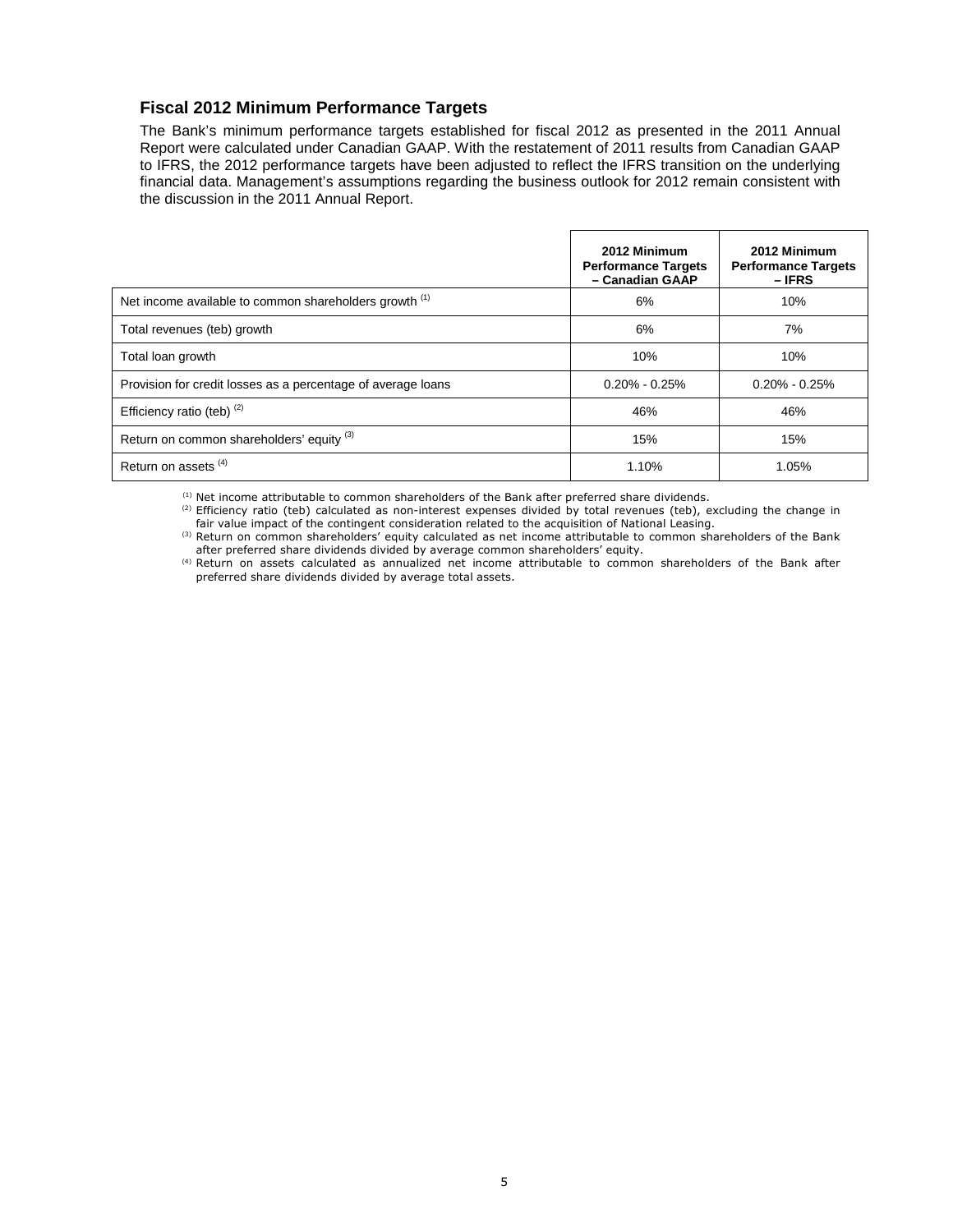#### **Taxable Equivalent Basis (teb)**

Most banks analyze revenue on a taxable equivalent basis to permit uniform measurement and comparison of net interest income. Net interest income (as presented in the consolidated statement of income) includes tax-exempt income on certain securities. Since this income is not taxable, the rate of interest or dividends received is significantly lower than would apply to a loan or security of the same amount. The adjustment to taxable equivalent basis increases interest income and the provision for income taxes to what they would have been had the tax-exempt securities been taxed at the statutory rate. The taxable equivalent basis does not have a standardized meaning prescribed by GAAP or IFRS and, therefore, may not be comparable to similar measures presented by other banks. Total revenues, net interest income and income taxes are discussed on a taxable equivalent basis throughout this press release.

#### **Non-GAAP Measures**

Taxable equivalent basis, return on common shareholders' equity, return on assets, efficiency ratio, net interest margin, Tier 1 and total capital adequacy ratios, average balances and provision for credit losses as a percentage of average loans do not have standardized meanings prescribed by Canadian GAAP or IFRS and, therefore, may not be comparable to similar measures presented by other financial institutions. The non-GAAP measures used in this press release are calculated as follows:

- taxable equivalent basis described above;
- return on common shareholders' equity net income attributable to common shareholders of the Bank after preferred share dividends divided by average common shareholders' equity;
- return on assets net income attributable to common shareholders of the Bank after preferred share dividends divided by average total assets;
- diluted cash earnings per share diluted earnings per common share excluding the after-tax amortization of acquisitionrelated intangible assets and the non-tax deductible change in fair value of the contingent consideration related to the National Leasing acquisition;
- efficiency ratio non-interest expenses divided by total revenues (net interest income plus other income excluding the non-tax deductible change in fair value of the contingent consideration related to the National Leasing acquisition); • net interest margin – net interest income divided by average total assets;
- Tier 1 and total capital adequacy ratios in accordance with guidelines issued by the Office of the Superintendent of Financial Institutions Canada (OSFI);
- average balances average daily balances; and
- provision for credit losses as a percentage of average loans provision for credit losses divided by average loans.

#### **Forward-looking Statements**

From time to time, Canadian Western Bank (the Bank) makes written and verbal forward-looking statements. Statements of this type are included in the Annual Report and reports to shareholders and may be included in filings with Canadian securities regulators or in other communications such as press releases and corporate presentations. Forward-looking statements include, but are not limited to, statements about the Bank's objectives and strategies, targeted and expected financial results and the outlook for the Bank's businesses or for the Canadian economy. Forward-looking statements are typically identified by the words "believe", "expect", "anticipate", "intend", "estimate", "may increase", "may impact" and other similar expressions, or future or conditional verbs such as "will", "should", "would" and "could."

By their very nature, forward-looking statements involve numerous assumptions. A variety of factors, many of which are beyond the Bank's control, may cause actual results to differ materially from the expectations expressed in the forward-looking statements. These factors include, but are not limited to, general business and economic conditions in Canada including the volatility and lack of liquidity in financial markets, fluctuations in interest rates and currency values, changes in monetary policy, changes in economic and political conditions, regulatory and legal developments, the level of competition in the Bank's markets, the occurrence of weather-related and other natural catastrophes, changes in accounting standards and policies, the accuracy of and completeness of information the Bank receives about customers and counterparties, the ability to attract and retain key personnel, the ability to complete and integrate acquisitions, reliance on third parties to provide components of the Bank's business infrastructure, changes in tax laws, technological developments, unexpected changes in consumer spending and saving habits, timely development and introduction of new products, and management's ability to anticipate and manage the risks associated with these factors. It is important to note that the preceding list is not exhaustive of possible factors.

These and other factors should be considered carefully and readers are cautioned not to place undue reliance on these forward-looking statements as a number of important factors could cause the Bank's actual results to differ materially from the expectations expressed in such forward looking statements. Unless required by securities law, the Bank does not undertake to update any forward-looking statement, whether written or verbal, that may be made from time to time by it or on its behalf.

Assumptions about the performance of the Canadian economy in 2012 and how it will affect CWB's businesses are material factors the Bank considers when setting its objectives. In setting minimum performance targets for fiscal 2012, management's assumptions included: modest economic growth in Canada aided by positive relative performance in the four western provinces; relatively stable energy and other commodity prices; sound credit quality with actual losses remaining within the Bank's historical range of acceptable levels; and, a lower net interest margin attributed to expectations for a prolonged period of very low interest rates due to uncertainties about the strength of global economic recovery and potential adverse effects from the European debt crisis.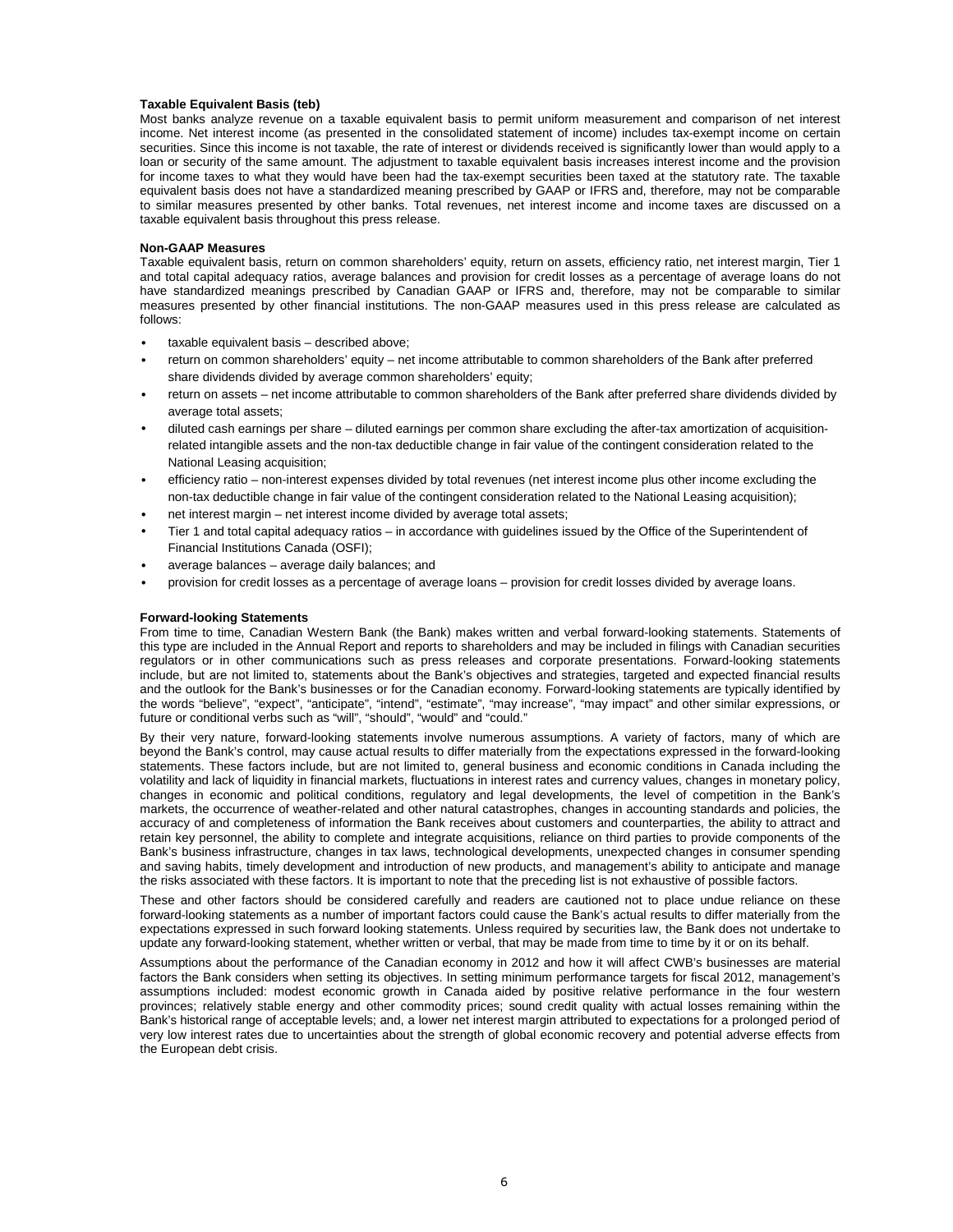### **About Canadian Western Bank Group**

Canadian Western Bank offers a full range of business and personal banking services across the four western provinces and is the largest publicly traded Canadian bank headquartered in Western Canada. The Bank, along with its operating affiliates, National Leasing Group Inc., Canadian Western Trust Company, Valiant Trust Company, Canadian Direct Insurance Incorporated, Adroit Investment Management Ltd. and Canadian Western Financial Ltd., collectively offer a diversified range of financial services across Canada and are together known as the Canadian Western Bank Group. The common shares of Canadian Western Bank are listed on the Toronto Stock Exchange under the trading symbol "CWB". The Bank's Series 3 Preferred Shares trade on the Toronto Stock Exchange under the trading symbol "CWB.PR.A". Refer to www.cwbankgroup.com for additional information.

FOR FURTHER INFORMATION CONTACT:

Tracey C. Ball, FCA Kirby Hill, CFA Executive Vice President and Chief Financial Officer Director, Investor and Public Relations Canadian Western Bank Canadian Western Bank Phone: (780) 423-8855 Phone: (780) 441-3770

Email: kirby.hill@cwbank.com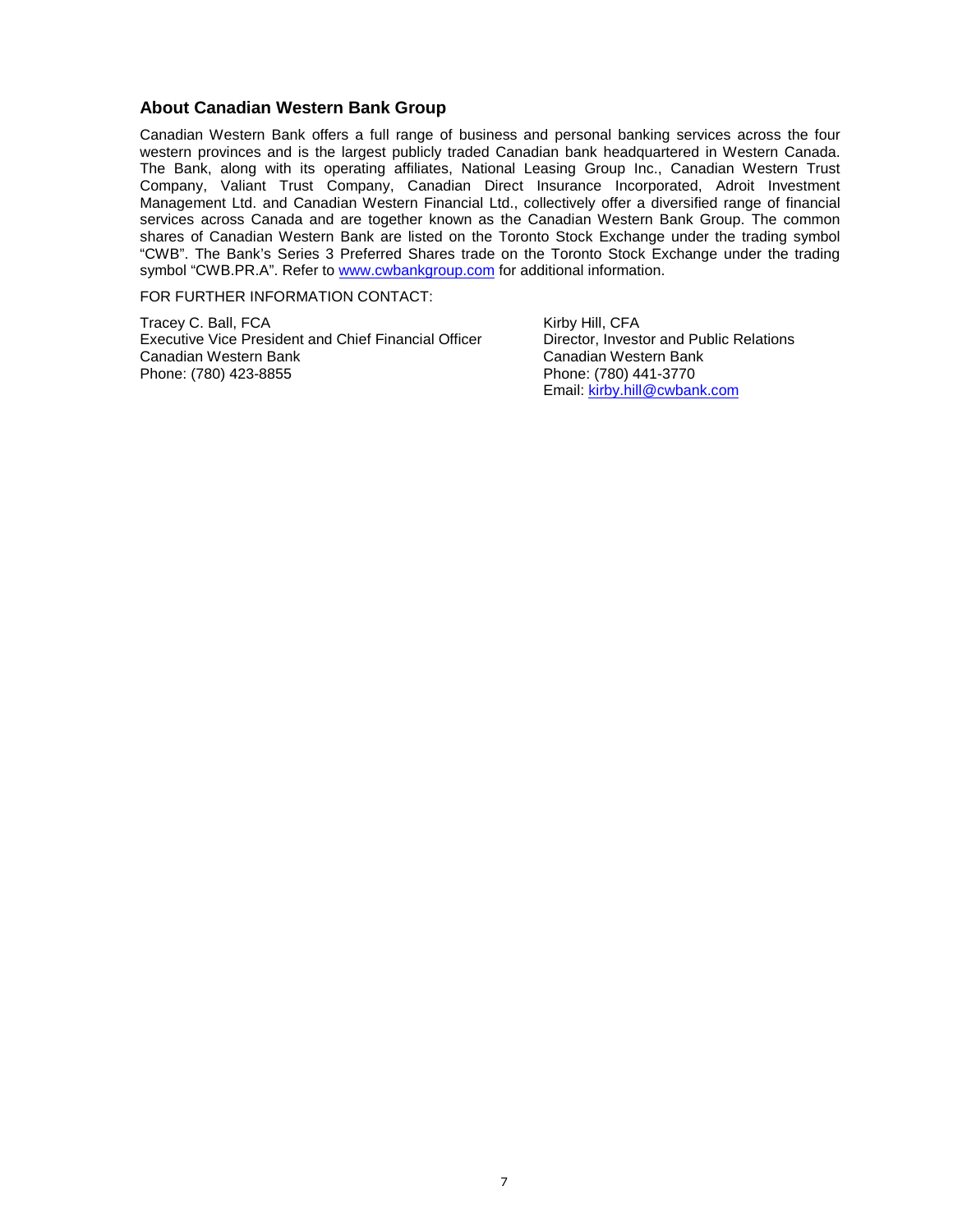# **Appendix A**

# **Reconciliation of Condensed Consolidated Balance Sheet**

As at November 1, 2010 *(Unaudited)*<br>(\$ thousands)

| $1.00$ at $1.001$ c.m. or $1.1$ and $1.001$ at $1.000$ at $1.000$<br>(\$ thousands) |                     |    |                 |      | <b>IFRS Adjustments</b> |                      |        |                          |      |                |             |
|-------------------------------------------------------------------------------------|---------------------|----|-----------------|------|-------------------------|----------------------|--------|--------------------------|------|----------------|-------------|
|                                                                                     |                     |    | (1)             |      | (2)                     | (3)                  |        | (4)                      |      |                |             |
|                                                                                     | Canadian            |    | <b>Business</b> |      |                         |                      |        | <b>AFS</b>               |      |                |             |
|                                                                                     | GAAP                |    | Combinations    |      | Derecognition           | Consolidation        |        | Impairment               |      | Other          | <b>IFRS</b> |
| <b>Assets</b>                                                                       |                     |    |                 |      |                         |                      |        |                          |      |                |             |
| Cash resources, securities and                                                      |                     |    |                 |      |                         |                      |        |                          |      |                |             |
| securities under resale agreements                                                  | \$<br>.876.085      | S  |                 | - \$ |                         | \$                   | $-$ \$ |                          | - \$ | - \$           | 1,876,085   |
| Loans                                                                               | 10,496,464          |    |                 |      | 196,215                 |                      |        |                          |      | (17, 982)      | 10,674,697  |
| Other assets                                                                        | 329,142             |    | 7,839           |      | (10, 567)               |                      |        |                          |      | 4,532          | 330,946     |
| <b>Total assets</b>                                                                 | \$<br>12,701,691    | \$ | 7,839           | S    | 185,648                 | \$<br>۰              | \$     | ٠                        | \$   | $(13, 450)$ \$ | 12,881,728  |
| <b>Liabilities</b>                                                                  |                     |    |                 |      |                         |                      |        |                          |      |                |             |
| <b>Deposits</b>                                                                     | \$<br>10,812,767 \$ |    |                 | S    |                         | \$<br>$(105,000)$ \$ |        |                          | - \$ | - S            | 10,707,767  |
| <b>Other liabilities</b>                                                            | 425,881             |    | 17,835          |      | (14, 047)               |                      |        |                          |      | (179)          | 429,490     |
| Debt                                                                                | 315,000             |    |                 |      | 202,006                 |                      |        |                          |      |                | 517,006     |
| <b>Total liabilities</b>                                                            | 11,553,648          |    | 17,835          |      | 187,959                 | (105,000)            |        |                          |      | (179)          | 11,654,263  |
| Shareholders' equity                                                                | 1,148,043           |    | (9,996)         |      | (2,311)                 |                      |        | $\overline{\phantom{a}}$ |      | (13, 450)      | 1,122,286   |
| Non-controlling interest                                                            |                     |    |                 |      |                         | 105,000              |        | $\overline{\phantom{a}}$ |      | 179            | 105,179     |
| <b>Total equity</b>                                                                 | 1,148,043           |    | (9,996)         |      | (2, 311)                | 105,000              |        | $\overline{\phantom{a}}$ |      | (13, 271)      | 1,227,465   |
| <b>Total liabilities and equity</b>                                                 | 12,701,691          | S  | 7,839           | \$.  | 185,648                 | \$                   |        |                          | S.   | $(13, 450)$ \$ | 12,881,728  |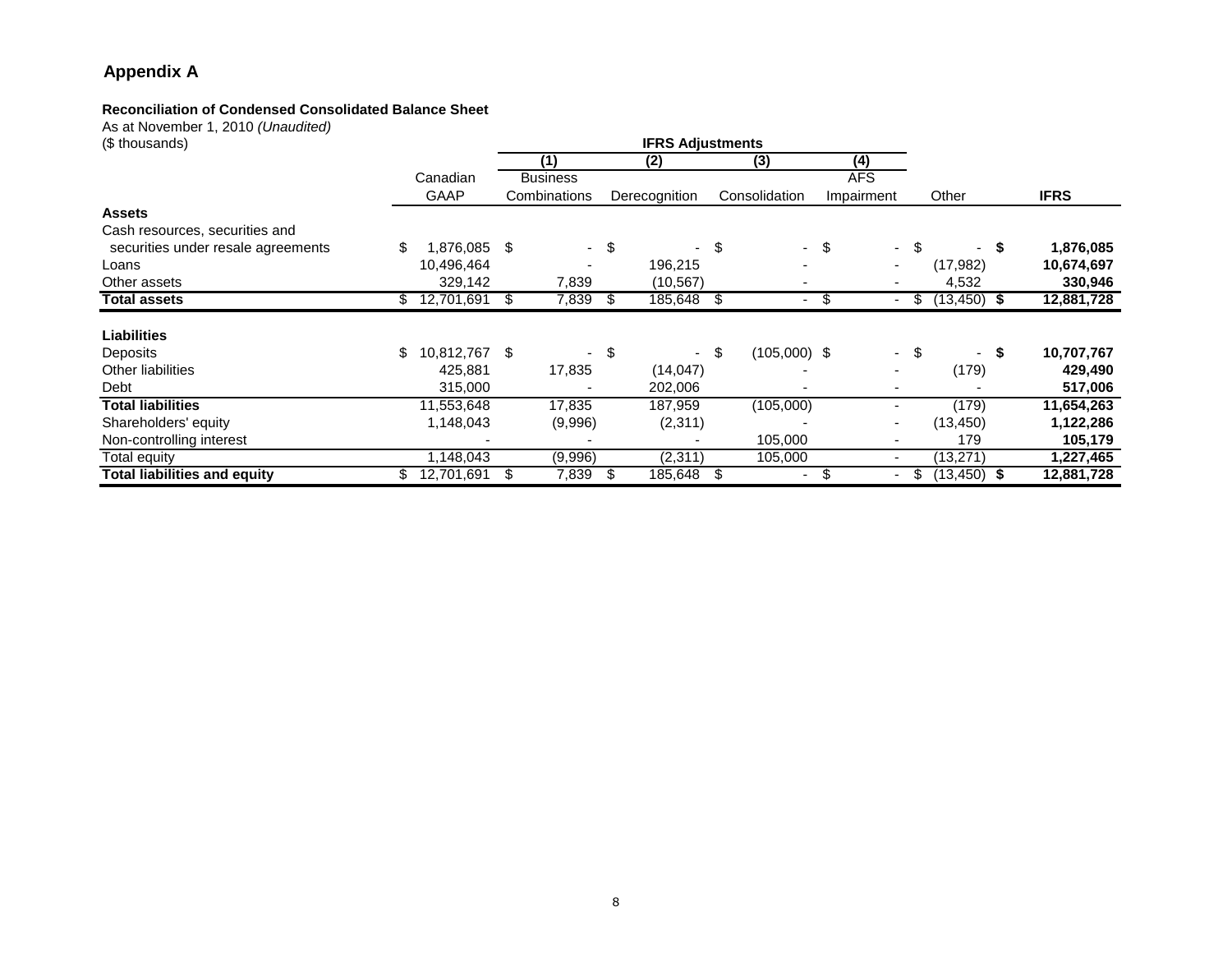# **Appendix B**

# **Reconciliation of Condensed Consolidated Income Statements**

For the three months ended January 31, 2011 *(Unaudited)*<br>(\$ thousands)

| $\frac{1}{2}$ and another conditions of the contract $\frac{1}{2}$ , $\frac{1}{2}$ , $\frac{1}{2}$ , $\frac{1}{2}$ , $\frac{1}{2}$ , $\frac{1}{2}$ , $\frac{1}{2}$<br>(\$ thousands) |    |             |      |              |     |               |      |                |   |            |     |         |    |             |  |                 |  |  |  |  |  |            |  |  |  |  |
|--------------------------------------------------------------------------------------------------------------------------------------------------------------------------------------|----|-------------|------|--------------|-----|---------------|------|----------------|---|------------|-----|---------|----|-------------|--|-----------------|--|--|--|--|--|------------|--|--|--|--|
|                                                                                                                                                                                      |    |             |      | (1)          |     | (2)           |      | (3)            |   | (4)        |     |         |    |             |  |                 |  |  |  |  |  |            |  |  |  |  |
|                                                                                                                                                                                      |    | Canadian    |      |              |     |               |      |                |   |            |     |         |    |             |  | <b>Business</b> |  |  |  |  |  | <b>AFS</b> |  |  |  |  |
|                                                                                                                                                                                      |    | <b>GAAP</b> |      | Combinations |     | Derecognition |      | Consolidation  |   | Impairment |     | Other   |    | <b>IFRS</b> |  |                 |  |  |  |  |  |            |  |  |  |  |
| Net interest income (teb) $(1)$                                                                                                                                                      | ъ  | 93,426      | - \$ | $\sim$       | \$. | 1,804         | \$.  | $1,700$ \$     |   | ۰.         | S   | 4,287   | -S | 101,217     |  |                 |  |  |  |  |  |            |  |  |  |  |
| Provision for credit losses                                                                                                                                                          |    | 6,216       |      |              |     | 34            |      |                |   |            |     |         |    | 6,250       |  |                 |  |  |  |  |  |            |  |  |  |  |
| Other income                                                                                                                                                                         |    | 28,421      |      | (2,516)      |     | (1, 472)      |      |                |   |            |     | (4,287) |    | 20,146      |  |                 |  |  |  |  |  |            |  |  |  |  |
| Non-interest expenses                                                                                                                                                                |    | 55,128      |      |              |     |               |      |                |   |            |     |         |    | 55,128      |  |                 |  |  |  |  |  |            |  |  |  |  |
| Income taxes (teb)                                                                                                                                                                   |    | 16,491      |      |              |     | 80            |      |                |   |            |     |         |    | 16,571      |  |                 |  |  |  |  |  |            |  |  |  |  |
| Non-controlling interest in subsidiary                                                                                                                                               |    | 60          |      |              |     |               |      |                |   |            |     | (60)    |    |             |  |                 |  |  |  |  |  |            |  |  |  |  |
| Net income                                                                                                                                                                           |    | 43,952      |      | (2,516)      |     | 218           |      | 1.700          |   |            |     | 60      |    | 43,414      |  |                 |  |  |  |  |  |            |  |  |  |  |
| Net income attributable to non-controlling interests                                                                                                                                 |    |             |      |              |     |               |      | 1,700          |   |            |     | 60      |    | 1,760       |  |                 |  |  |  |  |  |            |  |  |  |  |
| Net income attributable to shareholders of the Bank                                                                                                                                  | \$ | 43,952 \$   |      | $(2,516)$ \$ |     | 218           | - \$ | $\sim$         |   |            | \$. |         |    | 41,654      |  |                 |  |  |  |  |  |            |  |  |  |  |
| Preferred share dividends                                                                                                                                                            |    | 3,802       |      |              |     |               |      |                |   |            |     |         |    | 3,802       |  |                 |  |  |  |  |  |            |  |  |  |  |
| Net income available to common shareholders                                                                                                                                          |    | 40,150      | - \$ | $(2,516)$ \$ |     | $218$ \$      |      | $\blacksquare$ | S | ٠          | \$  |         |    | 37,852      |  |                 |  |  |  |  |  |            |  |  |  |  |

For the three months ended April 30, 2011 (Unaudited)

| (\$ thousands)                                       |  |             |                 |               |               |     |                          |   |         |             |
|------------------------------------------------------|--|-------------|-----------------|---------------|---------------|-----|--------------------------|---|---------|-------------|
|                                                      |  |             | (1)             | (2)           | (3)           |     | (4)                      |   |         |             |
|                                                      |  | Canadian    | <b>Business</b> |               |               |     | <b>AFS</b>               |   |         |             |
|                                                      |  | <b>GAAP</b> | Combinations    | Derecognition | Consolidation |     | Impairment               |   | Other   | <b>IFRS</b> |
| Net interest income (teb)                            |  | 93,282      |                 | 1,337         | 1,647         |     | ۰.                       | S | 2,899   | 99,165      |
| Provision for credit losses                          |  | 5,267       |                 |               |               |     |                          |   |         | 5,278       |
| Other income                                         |  | 28,506      | (3,742)         | (1,264)       |               |     |                          |   | (2,899) | 20,601      |
| Non-interest expenses                                |  | 55,408      |                 |               |               |     |                          |   |         | 55,408      |
| Income taxes (teb)                                   |  | 16,623      |                 | 17            |               |     |                          |   |         | 16,640      |
| Non-controlling interest in subsidiary               |  | 50          |                 |               |               |     |                          |   | (50)    |             |
| Net income                                           |  | 44,440      | (3,742)         | 45            | 1.647         |     |                          |   | 50      | 42,440      |
| Net income attributable to non-controlling interests |  |             |                 |               | 1,647         |     |                          |   | 50      | 1,697       |
| Net income attributable to shareholders of the Bank  |  | 44,440 \$   | $(3,742)$ \$    | 45            | \$<br>$\sim$  | \$. | $\overline{\phantom{0}}$ |   | ٠       | 40,743      |
| Preferred share dividends                            |  | 3,802       |                 |               |               |     |                          |   |         | 3,802       |
| Net income available to common shareholders          |  | 40,638 \$   | $(3,742)$ \$    | 45            | \$<br>$\sim$  | \$. |                          |   |         | 36,941      |

 $(1)$  Refer to page six of this news release for a definition of teb (taxable equivalent basis)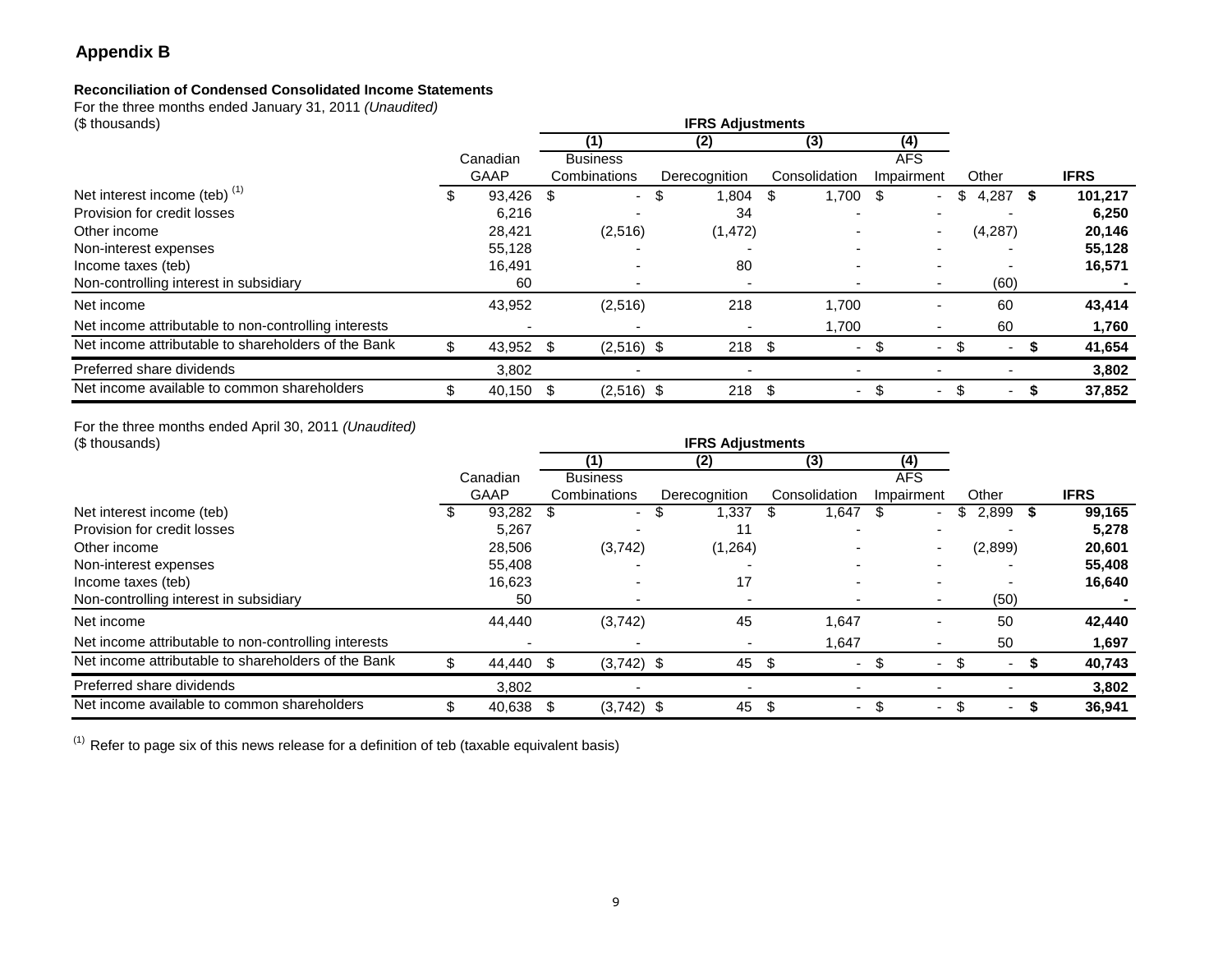# **Appendix B (Continued)**

## **Reconciliation of Condensed Consolidated Income Statements**

For the three months ended July 31, 2011 *(Unaudited)*<br>(\$ thousands)

| (\$ thousands)                                       |          |             |    |                 |      | <b>IFRS Adjustments</b> |      |               |      |            |     |         |      |             |
|------------------------------------------------------|----------|-------------|----|-----------------|------|-------------------------|------|---------------|------|------------|-----|---------|------|-------------|
|                                                      |          |             |    | (1)             |      | (2)                     |      | (3)           |      | (4)        |     |         |      |             |
|                                                      | Canadian |             |    | <b>Business</b> |      |                         |      |               |      | <b>AFS</b> |     |         |      |             |
|                                                      |          | <b>GAAP</b> |    | Combinations    |      | Derecognition           |      | Consolidation |      | Impairment |     | Other   |      | <b>IFRS</b> |
| Net interest income (teb) $(1)$                      | ъ        | 98,133      | -S | $\sim$          | - \$ | 1,361                   | \$   | 1,700         | - \$ | $\sim$     | S   | 3,692   | - \$ | 104,886     |
| Provision for credit losses                          |          | 5,175       |    |                 |      | (103)                   |      |               |      |            |     |         |      | 5,072       |
| Other income                                         |          | 24,952      |    | (2,508)         |      | (885)                   |      |               |      |            |     | (3,692) |      | 17,867      |
| Non-interest expenses                                |          | 55,805      |    |                 |      |                         |      |               |      |            |     |         |      | 55,805      |
| Income taxes (teb)                                   |          | 17,327      |    |                 |      | 156                     |      |               |      |            |     |         |      | 17,483      |
| Non-controlling interest in subsidiary               |          | 67          |    |                 |      |                         |      |               |      |            |     | (67)    |      |             |
| Net income                                           |          | 44,711      |    | (2,508)         |      | 423                     |      | 1,700         |      |            |     | 67      |      | 44,393      |
| Net income attributable to non-controlling interests |          |             |    |                 |      |                         |      | 1,700         |      |            |     | 67      |      | 1,767       |
| Net income attributable to shareholders of the Bank  | \$       | 44,711      | -S | $(2,508)$ \$    |      | 423                     |      |               |      |            |     |         |      | 42,626      |
| Preferred share dividends                            |          | 3,802       |    |                 |      |                         |      |               |      |            |     |         |      | 3,802       |
| Net income available to common shareholders          | \$       | 40,909      | -S | $(2,508)$ \$    |      | 423                     | - \$ | ۰.            |      | $\sim$     | \$. |         |      | 38,824      |

For the three months ended October 31, 2011 (Unaudited)

| (\$ thousands)                                       |             | <b>IFRS Adjustments</b> |                          |  |               |      |               |     |              |         |    |             |
|------------------------------------------------------|-------------|-------------------------|--------------------------|--|---------------|------|---------------|-----|--------------|---------|----|-------------|
|                                                      |             |                         | (1)                      |  | (2)           |      | (3)           |     | (4)          |         |    |             |
|                                                      | Canadian    |                         | <b>Business</b>          |  |               |      |               |     | <b>AFS</b>   |         |    |             |
|                                                      | <b>GAAP</b> |                         | Combinations             |  | Derecognition |      | Consolidation |     | Impairment   | Other   |    | <b>IFRS</b> |
| Net interest income (teb)                            | 99,842      | \$                      | $\sim$                   |  | 1,006         |      | 1,700         | \$. |              | 3,636   | S. | 106,184     |
| Provision for credit losses                          | 5,521       |                         |                          |  | (338)         |      |               |     |              |         |    | 5,183       |
| Other income                                         | 24,452      |                         | (3,539)                  |  | (765)         |      |               |     | (3,023)      | (3,636) |    | 13,489      |
| Non-interest expenses                                | 56,110      |                         |                          |  |               |      |               |     |              |         |    | 56,110      |
| Income taxes (teb)                                   | 17,566      |                         | $\overline{\phantom{0}}$ |  | 156           |      |               |     | (816)        |         |    | 16,906      |
| Non-controlling interest in subsidiary               | 51          |                         |                          |  |               |      |               |     |              | (51)    |    |             |
| Net income                                           | 45,046      |                         | (3,539)                  |  | 423           |      | 1.700         |     | (2,207)      | 51      |    | 41,474      |
| Net income attributable to non-controlling interests |             |                         |                          |  |               |      | 1,700         |     |              | 51      |    | 1,751       |
| Net income attributable to shareholders of the Bank  | 45,046 \$   |                         | $(3,539)$ \$             |  | 423           | - \$ |               | \$. | $(2,207)$ \$ |         |    | 39,723      |
| Preferred share dividends                            | 3,802       |                         |                          |  |               |      |               |     |              |         |    | 3,802       |
| Net income available to common shareholders          | 41,244      | - \$                    | $(3,539)$ \$             |  | 423           | - \$ |               | ъ   | $(2,207)$ \$ |         |    | 35,921      |

 $(1)$  Refer to page six of this news release for a definition of teb (taxable equivalent basis)